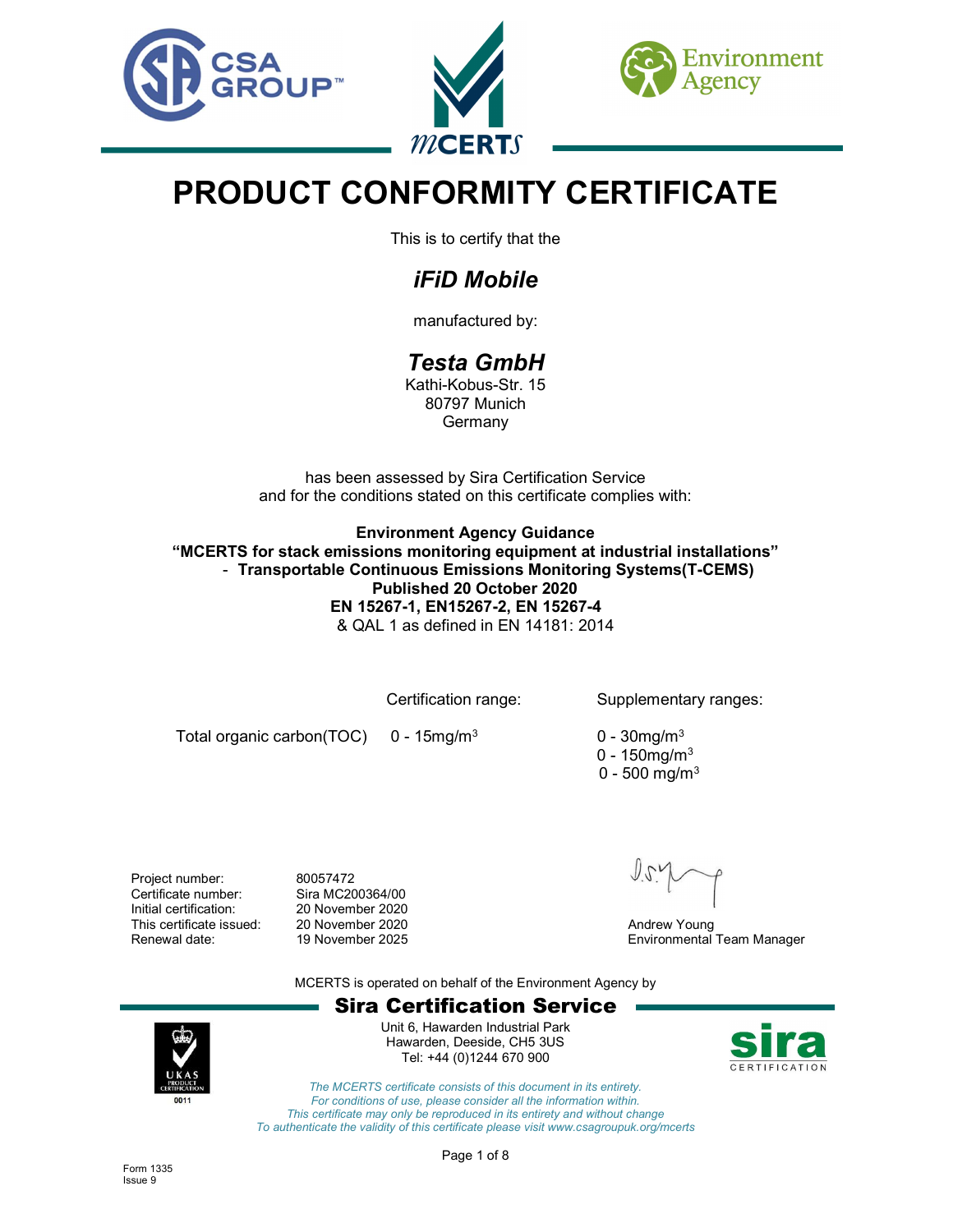





#### Certificate contents

### Approved site application

Any potential user should ensure, in consultation with the manufacturer, that the monitoring system is suitable for the intended application. For general guidance on monitoring techniques refer to the Environment Agency technical guidance on monitoring, available at www.mcerts.net

On the basis of the assessment and the ranges required for compliance with EU Directives, this instrument is considered suitable for use with standard reference method and for verifying and calibrating installed CEMS, according to the requirements of EN 14181.

The field test was conducted at five different plants; Biomass thermal power station(Field Test 1), Waste incineration plant(Field Test 2), Solvent adsorbent plant(Field Test 3), Cement plant(Field Test 4) and an Asphalt mixing plant(Field Test 5).

### Basis of certification

This certification is based on the following test report(s) and on Sira's assessment and ongoing surveillance of the product and the manufacturing process:

TÜV Süd Industrie Service GmbH Munich, Report No. 3299856, dated 09.03.2020 TÜV Süd Industrie Service GmbH Munich, Report No. 3003564, dated 13.07.2020

Certificate number: Sira MC200364/00 This certificate issued: 20 November 2020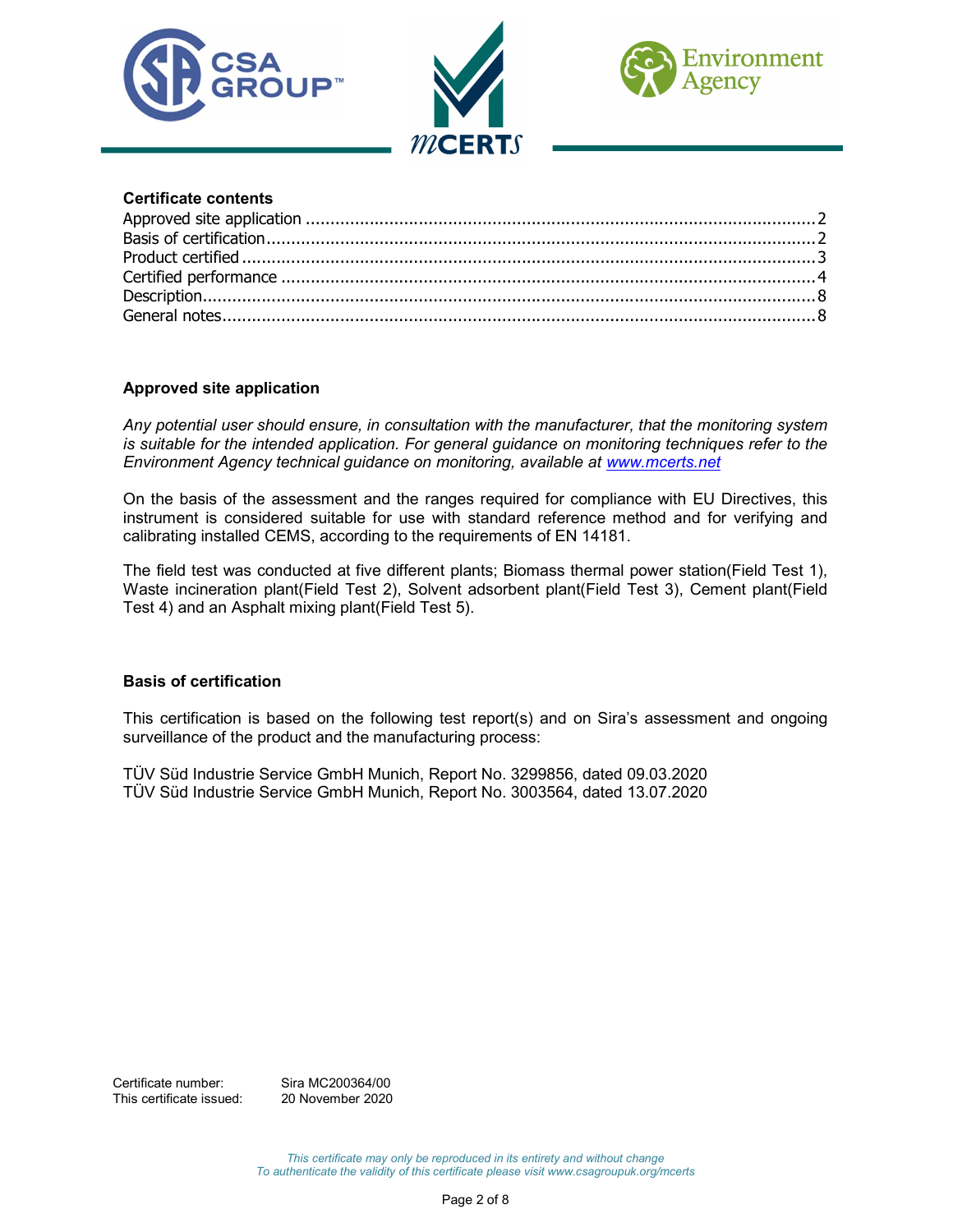





## Product certified

The Testa iFiD Mobile measuring system consists of the following parts: iFiD Mobile - the analyser iFiD Line - the heated sample gas line iFiD Filter - the heated pre-filter iFiD Sample gas probe - the sampling probe

| 1. Sample probe | 2. Heated filter | 3. Heated<br>sample line | 4. Analyser             |
|-----------------|------------------|--------------------------|-------------------------|
| Model:          | Model:           | Model:                   | Model:                  |
| iFiD Sample gas | $i$ FiD Filter – | iFiD Line - 10m          | <b>iFiD Mobile with</b> |
| probe           | heated titanium  | heated to 180°C          | <b>Testa Operation</b>  |
|                 | filter cartridge | with Teflon hose         | and datalogging         |
|                 |                  |                          | software                |

Allowable variations could include:

- A different brand or model of sampling system of the same type, provided that there is evidence the alternative system works with similar types of CEMS.
- Additional manifolds and heated valves used to allow more than one analyser to share a sampling system.

This certificate applies to all instruments fitted with software version: Testa CE 1.76, DGA 2.0, I/O 2.0 and QPC 2.0, and serial number – 18-12-011 onwards.

Certificate number: Sira MC200364/00 This certificate issued: 20 November 2020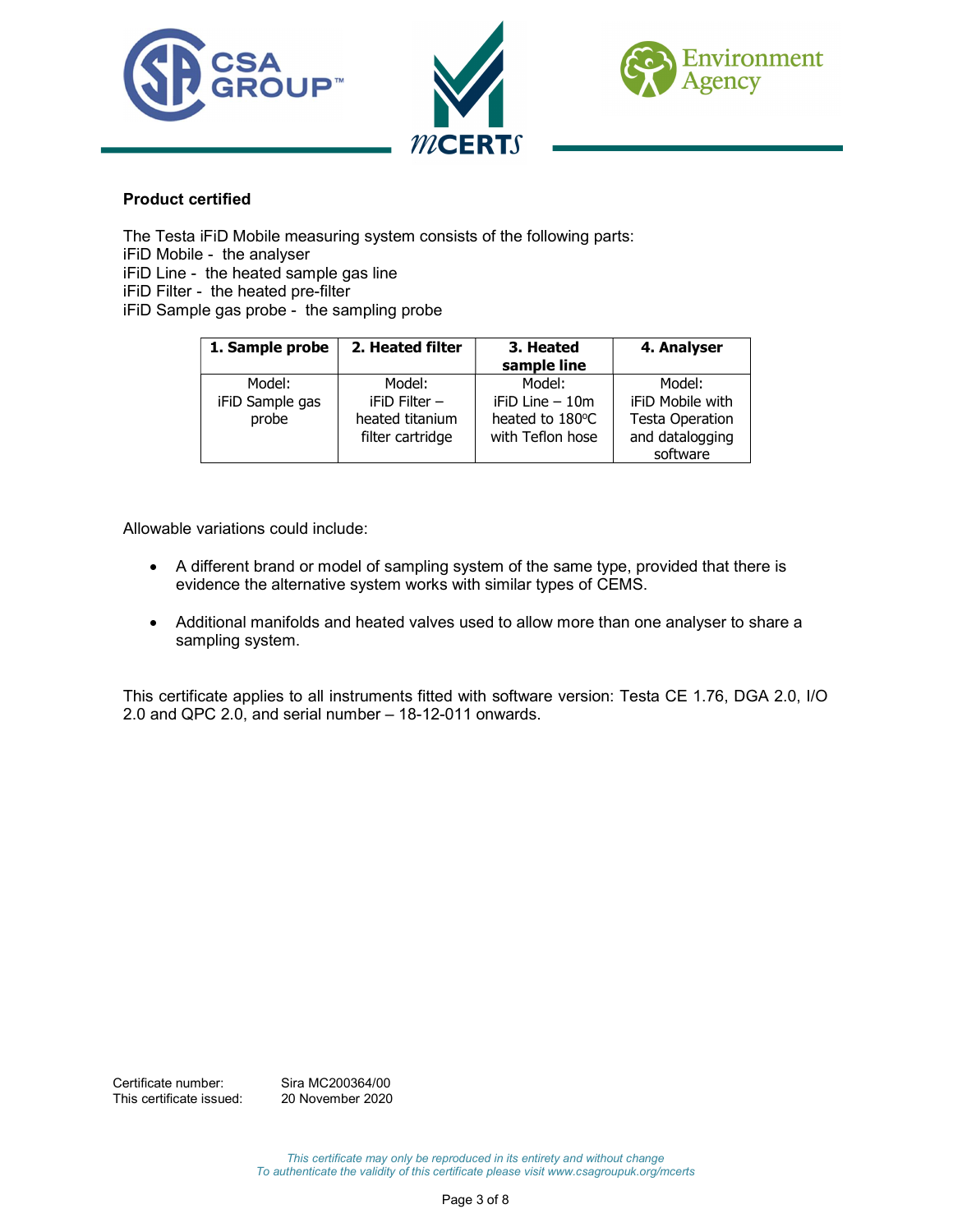





#### Certified performance

The instrument was evaluated for use under the following conditions:

| Ambient temperature range: | +5°C to +40°C |
|----------------------------|---------------|
| Instrument IP rating:      | IP42          |

Note: For outdoor installations the analyser needs to be mounted into an IP65 environment. The area of use is restricted to locations that are protected against precipitation(roof) but where precipitation can reach the system e.g. due to wind.

#### Results are expressed as error % of certification range, unless otherwise stated.

| Test                                                                               | Results expressed as % of the<br>certification range |       |     |        | Other results   | <b>MCERTS</b><br>specification |
|------------------------------------------------------------------------------------|------------------------------------------------------|-------|-----|--------|-----------------|--------------------------------|
|                                                                                    | < 0.5                                                | $<$ 1 | $2$ | $5$    |                 |                                |
| Laboratory Testing - Response time                                                 |                                                      |       |     |        |                 |                                |
| TOC $(0 - 15mg/m^3)$                                                               |                                                      |       |     |        | 18 <sub>s</sub> | $200s$                         |
| TOC $(0 - 30mg/m^3)$                                                               |                                                      |       |     |        | 17s             | $200s$                         |
| TOC $(0 - 150 \text{mg/m}^3)$                                                      |                                                      |       |     |        | 15s             | $200s$                         |
| TOC $(0 - 500 \text{mg/m}^3)$                                                      |                                                      |       |     |        | 14s             | $200s$                         |
| Repeatability standard deviation at zero<br>point                                  |                                                      |       |     |        |                 |                                |
| TOC $(0 - 15mg/m^3)$                                                               | 0.05                                                 |       |     |        |                 | $2.0\%$                        |
| Repeatability standard deviation at span<br>point                                  |                                                      |       |     |        |                 |                                |
| TOC $(0 - 15mg/m^3)$                                                               | 0.08                                                 |       |     |        |                 | $2.0\%$                        |
| Lack of fit                                                                        |                                                      |       |     |        |                 |                                |
| TOC $(0 - 15mg/m^3)$                                                               | $-0.46$                                              |       |     |        |                 | $2.0\%$                        |
| TOC $(0 - 30$ mg/m <sup>3</sup> )                                                  | $-0.46$                                              |       |     |        |                 | $2.0\%$                        |
| TOC $(0 - 150 \text{mg/m}^3)$                                                      | 0.20                                                 |       |     |        |                 | $2.0\%$                        |
| TOC $(0 - 500 \text{mg/m}^3)$                                                      | 0.32                                                 |       |     |        |                 | $2.0\%$                        |
| Influence of ambient temperature zero<br>point $(+5^{\circ}$ C to $+40^{\circ}$ C) |                                                      |       |     |        |                 |                                |
| TOC $(0 - 15mg/m^3)$                                                               |                                                      |       |     | $-2.4$ |                 | $< 5.0\%$                      |
| Influence of ambient temperature span<br>point $(+5^{\circ}$ C to $+40^{\circ}$ C) |                                                      |       |     |        |                 |                                |
| TOC $(0 - 15mg/m^3)$                                                               |                                                      |       |     | $-2.7$ |                 | $< 5.0\%$                      |

Certificate number: Sira MC200364/00 This certificate issued: 20 November 2020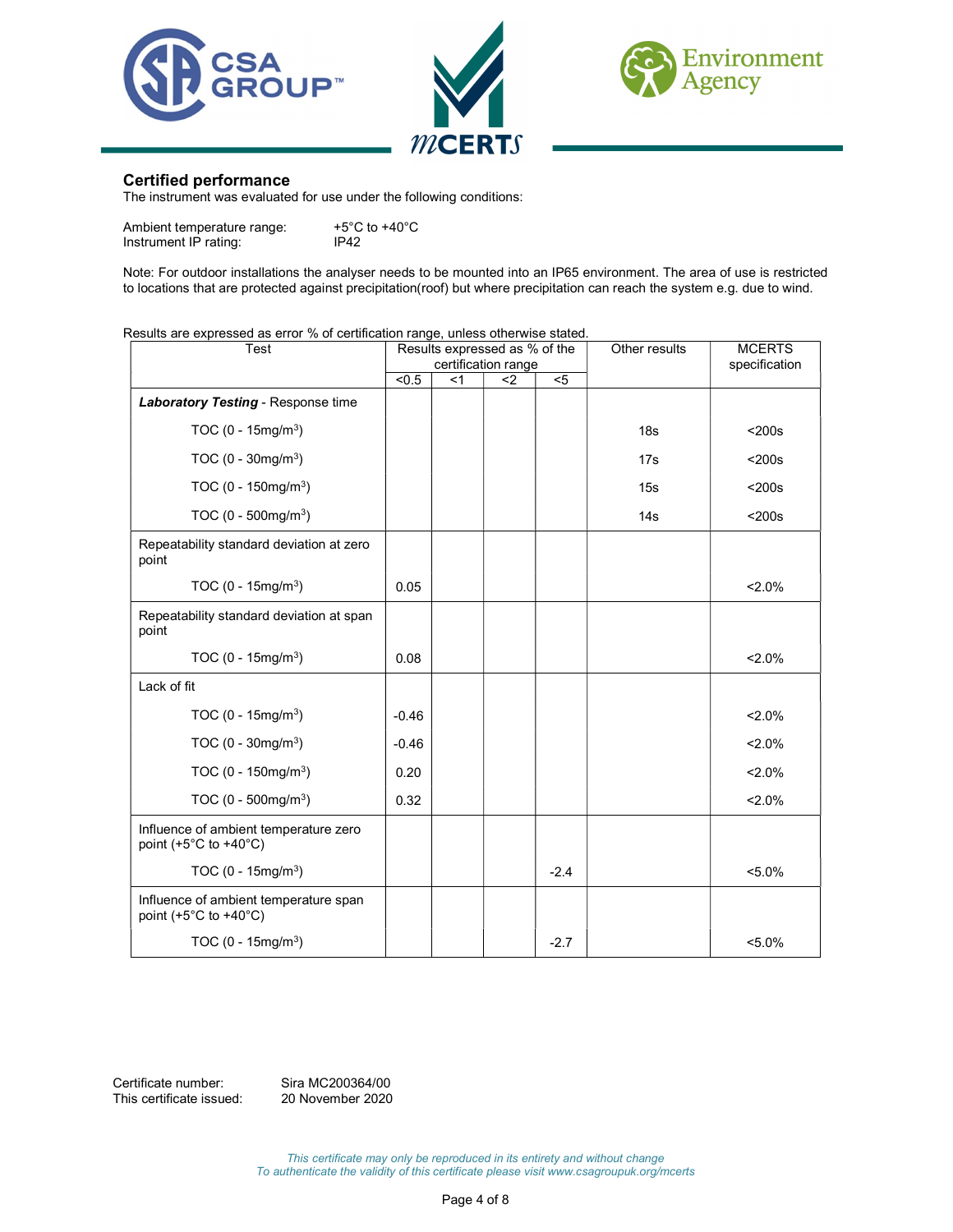





| Test                                                                                                                                                                                | Results expressed as % of the |       |     |       | Other results | <b>MCERTS</b> |
|-------------------------------------------------------------------------------------------------------------------------------------------------------------------------------------|-------------------------------|-------|-----|-------|---------------|---------------|
|                                                                                                                                                                                     | certification range           |       |     |       |               | specification |
|                                                                                                                                                                                     | < 0.5                         | $<$ 1 | $2$ | $<$ 5 |               |               |
| Short-term zero drift                                                                                                                                                               |                               |       |     |       |               |               |
| TOC $(0 - 15mg/m^3)$                                                                                                                                                                | $-0.27$                       |       |     |       |               | $2.0\%$       |
| Short-term span drift                                                                                                                                                               |                               |       |     |       |               |               |
| TOC $(0 - 15mg/m3)$                                                                                                                                                                 | $-0.47$                       |       |     |       |               | $2.0\%$       |
| Influence of sample gas flow for<br>extractive CEMS                                                                                                                                 |                               |       |     |       |               |               |
| TOC $(0 - 15mg/m^3)$                                                                                                                                                                | $-0.42$                       |       |     |       |               | $2.0\%$       |
| Influence of voltage variations (196V to<br>253V)                                                                                                                                   |                               |       |     |       |               | $2.0\%$       |
| TOC $(0 - 15mg/m3)$                                                                                                                                                                 | $-0.46$                       |       |     |       |               |               |
| Influence of vibration                                                                                                                                                              |                               |       |     |       |               |               |
| $(10 \text{ to } 60 \text{ Hz } (\pm 0.3 \text{ mm})$ , 60 to 150Hz at<br>$19.6m/s2$ )                                                                                              |                               |       |     |       |               |               |
| TOC $(0 - 15mg/m^3)$                                                                                                                                                                | $-0.67$                       |       |     |       |               | $2.0\%$       |
| Cross-sensitivity at zero with<br>interferents: O <sub>2</sub> , H <sub>2</sub> O, CO, CO <sub>2</sub> , N <sub>2</sub> O,<br>$NO, NO2, NH3, SO2, HCl,$                             |                               |       |     |       |               |               |
| TOC $(0 - 15mg/m^3)$                                                                                                                                                                |                               |       |     | 3.8   |               | $<$ 4.0%      |
| Cross-sensitivity at span with<br>interferents: $O_2$ , H <sub>2</sub> O, CO, CO <sub>2</sub> , N <sub>2</sub> O,<br>NO, NO <sub>2</sub> , NH <sub>3</sub> , SO <sub>2</sub> , HCI, |                               |       |     |       |               |               |
| TOC (0 - 15mg/m <sup>3</sup> )                                                                                                                                                      |                               |       |     | 3.9   |               | $<$ 4.0%      |

Certificate number: Sira MC200364/00<br>This certificate issued: 20 November 2020 This certificate issued: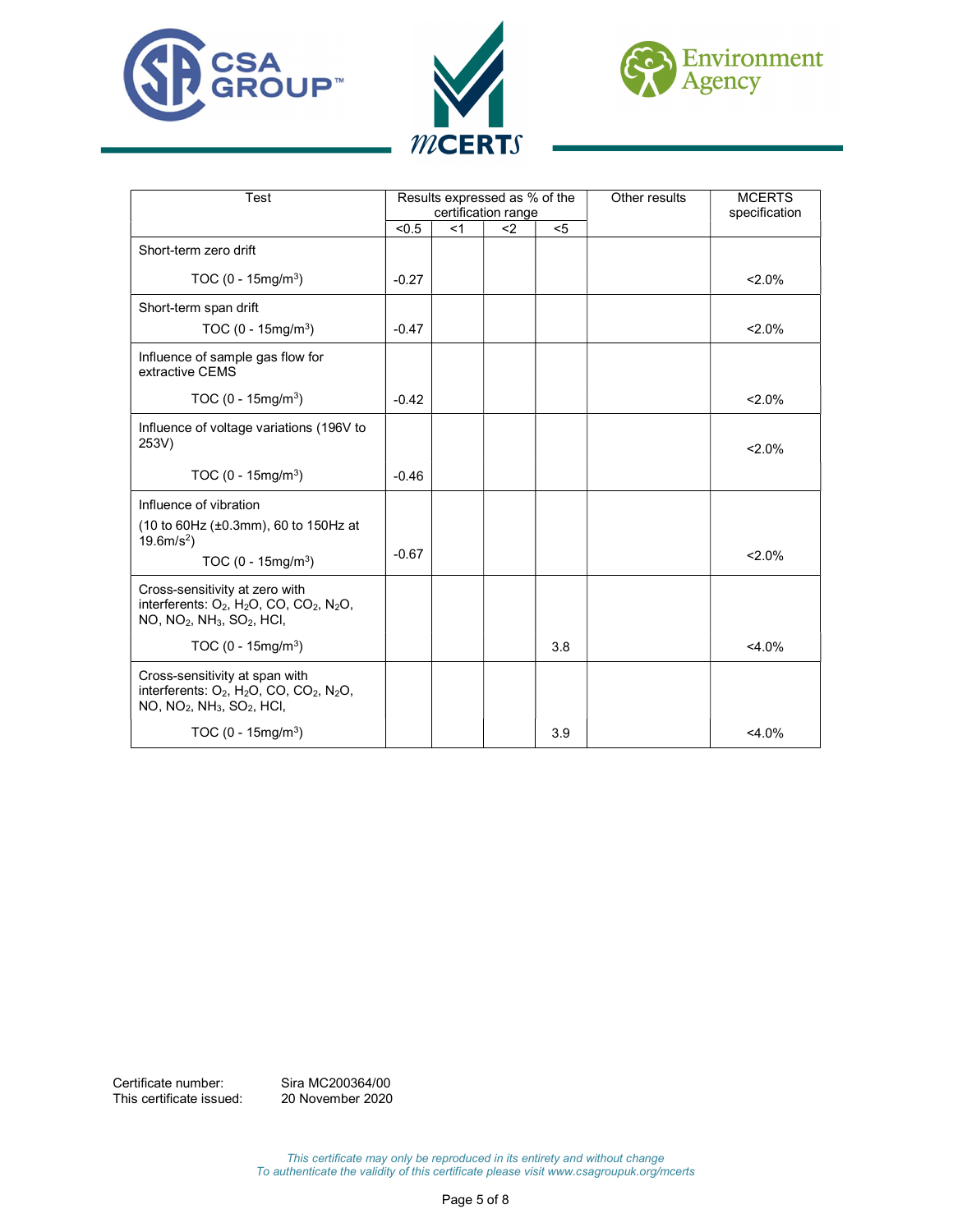





| Test                                                                                                                                      | Results expressed as % of the<br>certification range |       |      |                | Other results                                                                                              | <b>MCERTS</b><br>specification                                                                    |
|-------------------------------------------------------------------------------------------------------------------------------------------|------------------------------------------------------|-------|------|----------------|------------------------------------------------------------------------------------------------------------|---------------------------------------------------------------------------------------------------|
|                                                                                                                                           | $\overline{5}$                                       | $<$ 1 | $2$  | $\overline{5}$ |                                                                                                            |                                                                                                   |
| Effect of oxygen for TOC CEMS                                                                                                             |                                                      |       | 1.98 |                |                                                                                                            | $2.0\%$                                                                                           |
| Response factors for TOC CEMS:                                                                                                            |                                                      |       |      |                |                                                                                                            |                                                                                                   |
| Methane<br>Aliphatic hydrocarbons<br>Aromatic hydrocarbons<br>Dichloromethane<br>Aliphatic alcohols<br>Ester and ketones<br>Organic acids |                                                      |       |      |                | 1.05 to 1.08<br>0.90 to 1.10<br>0.85 to 1.06<br>1.01 to 1.07<br>0.7 to 0.8<br>0.8 to 0.8<br>$0.6$ to $0.6$ | 0.9 to 1.2<br>0.9 to 1.1<br>0.8 to 1.1<br>0.75 to 1.15<br>0.70 to 1.0<br>0.7 to 1.0<br>0.5 to 1.0 |
| Field Testing - Calibration function<br>(field) - equivalence with SRM                                                                    |                                                      |       |      |                |                                                                                                            |                                                                                                   |
| Field Test 1                                                                                                                              |                                                      |       |      |                | 0.9994                                                                                                     | >0.90                                                                                             |
| Field test 2                                                                                                                              |                                                      |       |      |                | 0.9986                                                                                                     | >0.90                                                                                             |
| Field test 3                                                                                                                              |                                                      |       |      |                | 0.9926                                                                                                     | >0.90                                                                                             |
| Field test 4                                                                                                                              |                                                      |       |      |                | 0.9955                                                                                                     | >0.90                                                                                             |
| Field test 5                                                                                                                              |                                                      |       |      |                | 0.9836                                                                                                     | >0.90                                                                                             |
| Response time (field)                                                                                                                     |                                                      |       |      |                |                                                                                                            |                                                                                                   |
| Field Test 1                                                                                                                              |                                                      |       |      |                | 11s                                                                                                        | $200s$                                                                                            |
| Field Test 2                                                                                                                              |                                                      |       |      |                | 10 <sub>s</sub>                                                                                            | $200s$                                                                                            |
| Field Test 3                                                                                                                              |                                                      |       |      |                | 38s                                                                                                        | $200s$                                                                                            |
| Field Test 4                                                                                                                              |                                                      |       |      |                | 12s                                                                                                        | $200s$                                                                                            |
| Field Test 5                                                                                                                              |                                                      |       |      |                | 13s                                                                                                        | $200s$                                                                                            |

Certificate number: Sira MC200364/00<br>This certificate issued: 20 November 2020 This certificate issued: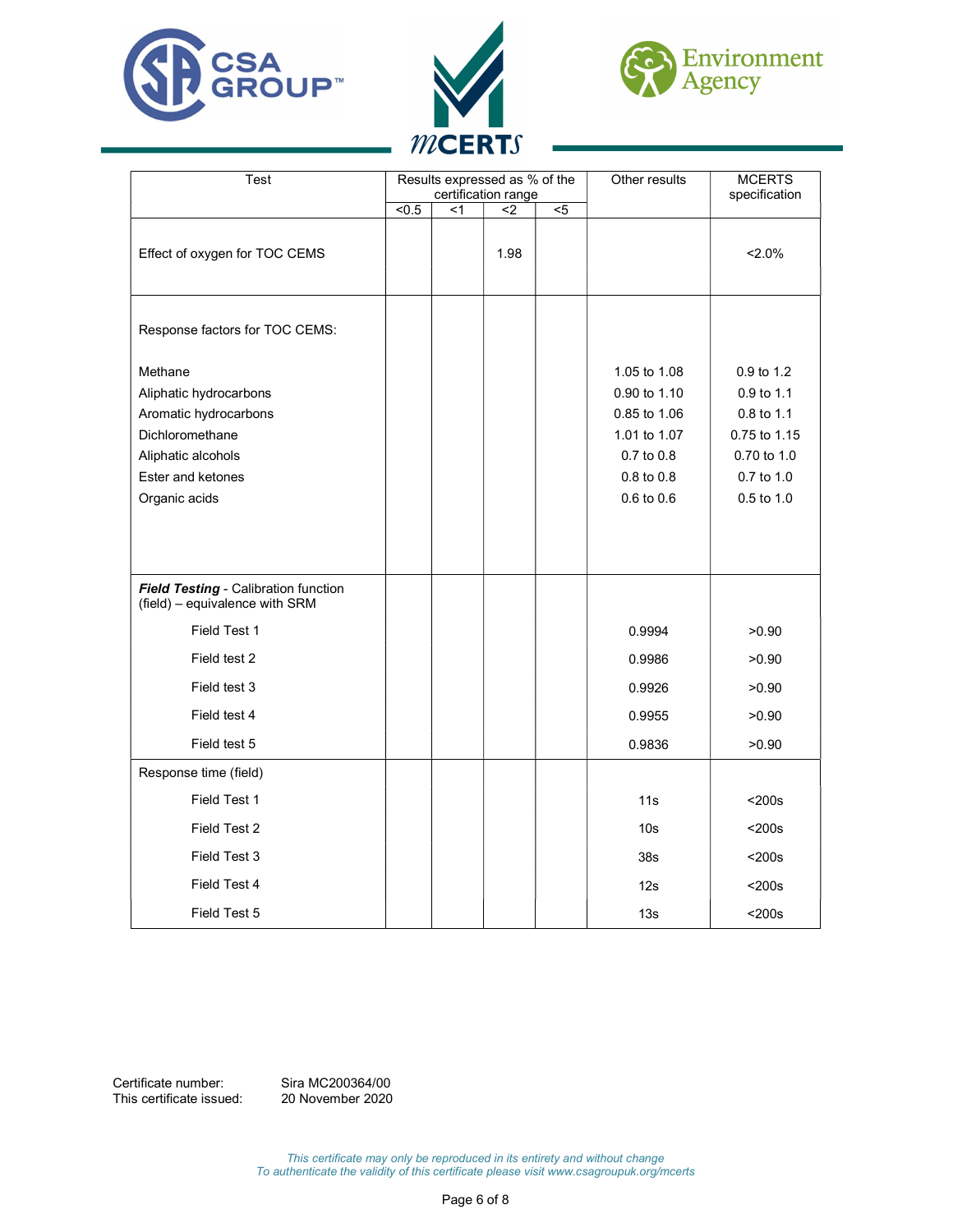





| Test                                                      | Results expressed as % of the<br>certification range |        |        |     | Other results                                                | <b>MCERTS</b><br>specification |
|-----------------------------------------------------------|------------------------------------------------------|--------|--------|-----|--------------------------------------------------------------|--------------------------------|
|                                                           | < 0.5                                                | <1     | $2$    | $5$ |                                                              |                                |
| Short term zero drift (field)                             |                                                      |        |        |     |                                                              |                                |
| Field Test 1                                              |                                                      | $-0.5$ |        |     |                                                              | $< 5.0\%$                      |
| Field Test 2                                              | 0.1                                                  |        |        |     |                                                              | $< 5.0\%$                      |
| Field Test 3                                              |                                                      |        | $-1.2$ |     |                                                              | $< 5.0\%$                      |
| Field Test 4                                              | $-0.4$                                               |        |        |     |                                                              | $< 5.0\%$                      |
| Field Test 5                                              |                                                      | 0.7    |        |     |                                                              | $< 5.0\%$                      |
| Short term span drift (field)                             |                                                      |        |        |     |                                                              |                                |
| Field Test 1                                              |                                                      |        | $-1.8$ |     |                                                              | $< 5.0\%$                      |
| Field Test 2                                              |                                                      |        | 1.6    |     |                                                              | $< 5.0\%$                      |
| Field Test 3                                              |                                                      |        | $-1.7$ |     |                                                              | $< 5.0\%$                      |
| Field Test 4                                              |                                                      |        | $-1.0$ |     |                                                              | $< 5.0\%$                      |
| Field Test 5                                              |                                                      |        | 1.4    |     |                                                              | $5.0\%$                        |
| Reproducibility (field)                                   |                                                      |        |        |     |                                                              |                                |
|                                                           |                                                      | 0.86   |        |     |                                                              | $< 3.3\%$                      |
| Field and Laboratory - Measurement<br>uncertainty         |                                                      |        |        |     | Guidance - at least 25% below max<br>permissible uncertainty |                                |
| 0 - 15mg/m <sup>3</sup> (10mg/m <sup>3</sup> limit value) |                                                      |        |        |     | 14.1%                                                        | $<$ 22.5% (30%)                |

Note 1: Zero gas can be provided by connecting synthetic air or the prepared internal zero gas preparation.

Note 2: An external temperature regulator should be used from a heated pipe length of more than 10m.

Note 3: Monitoring and maintenance

- visual check of the entire measuring system including sampling system
- check of supply with combustion air, zero and test gas lines
- check of electric heating for pre-filter and heated sample gas line
- check of displayed status
- check of FID exhaust duct
- alignment of the T-CEMS by directly applying zero/test gas before measurement
- test of impermeability and cleanliness od the sample system by applying zero/test gas at the sampling tube
- test of alignment by applying zero/test gas after measurement